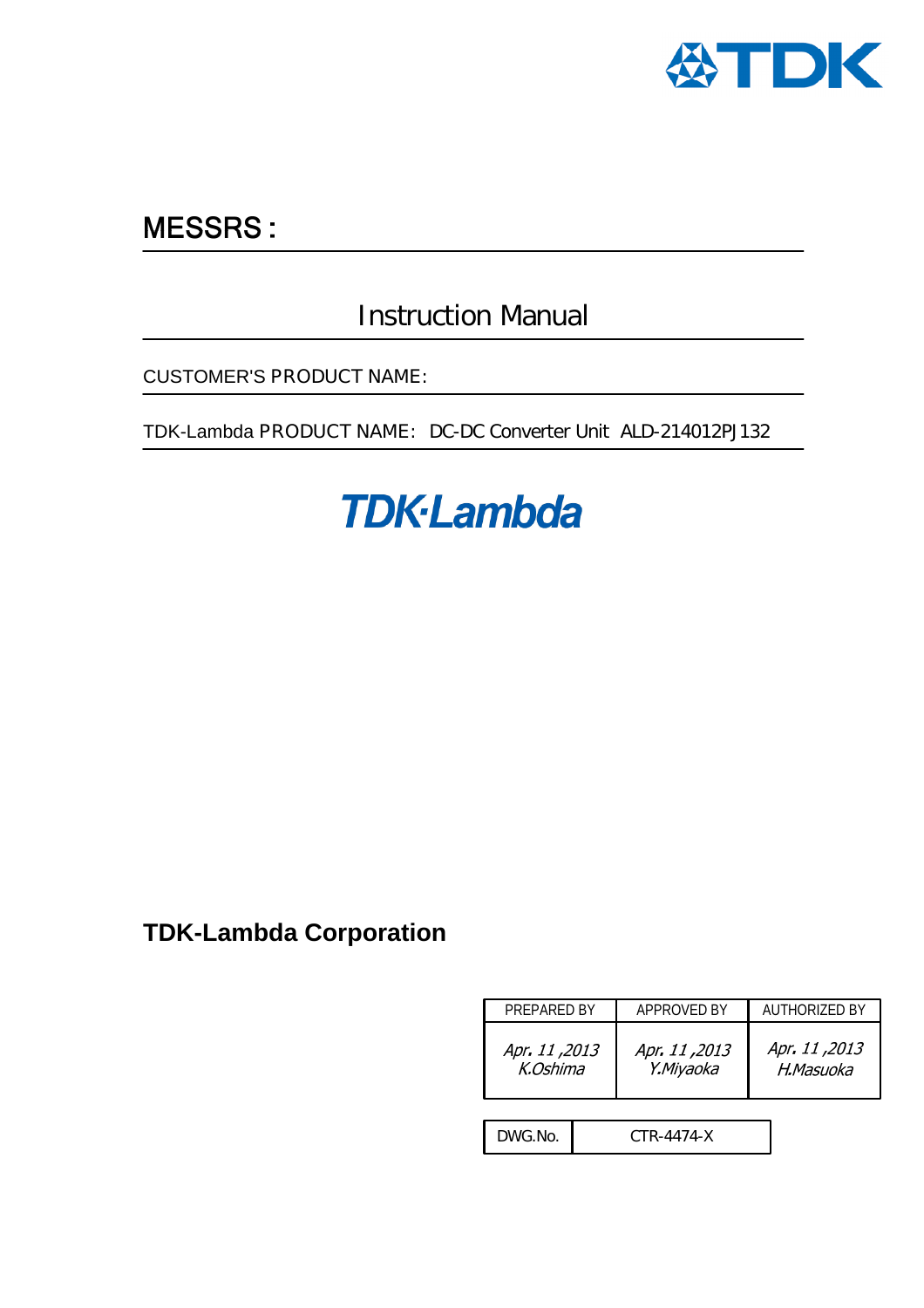

# **TDK-Lambda** DC-DC CONVERTER UNIT

## **DC-DC Converter Unit ALD-214012PJ132 Instruction Manual**

## **Precautionary Notes Regarding the Use of This Converter**

**When using this product, give due consideration to the precautionary notes described below and ensure a safe design. Inappropriate use may result in electric shock, injury or fire.**

| <b>Caution</b>                                                                                                            |
|---------------------------------------------------------------------------------------------------------------------------|
| This product is designed for driving LED backlight systems.                                                               |
| Do not use it with any other load.                                                                                        |
| Store this product under the conditions defined in the specification document.                                            |
| Do not store this product in an environment where dust, dirt or corrosive gas(salt,acid,base, etc.) is present.           |
| This product is designed for use with general electronic equipment.                                                       |
| If it is to be used with medical equipment that directly affects human life or for the control of                         |
| transportation equipment to which passengers entrust their lives, provide thorough fail-safe measures.                    |
| Avoid using this product under high temperatures or high humidity or in an environment in which                           |
| dust, dirt or any corrosive gas (salt, acid, base, etc.) is present.                                                      |
| Also, be careful not to allow the formation of dew condensation. It may result in damage or electric shock.               |
| If the product does not have a built-in protective circuit (circuit breaker, fuse, etc.),                                 |
| it is recommended that a fuse be used at the input stage to prevent the occurrence of                                     |
| smoke or fire in the event of a malfunction.                                                                              |
| Even when the product has a built-in protective circuit (circuit breaker, fuse, etc.),                                    |
| the circuit may not function properly due to inappropriate operating conditions or power-supply capacity.                 |
| It is recommended that an appropriate protective circuit (circuit breaker, fuse, etc.)                                    |
| be provided separately from the built-in circuit.                                                                         |
| Use the product only within the specified input voltage, output voltage, and operating temperature ranges.                |
| Exceeding these values may result in damage, etc.                                                                         |
| Provide a measure for the prevention of surge voltage due to lightning, etc.                                              |
| Abnormal voltage may result in damage, etc.                                                                               |
| This product is not designed to provide resistance to radiation.                                                          |
| Ripples could be superimposed on the voltage and the current in the input source connected to the inverter,               |
| depending on the impedance in the input source, wiring, etc.                                                              |
| When you select an input source, please check waveforms, etc on the final set.                                            |
| This product doesn't have the input overvoltage protection circuit. If there is a possibility that the surge voltage is   |
| impressed to the input, please do the serge prevention measures.                                                          |
| Please do not remodel and do not process it Our company doesn't assume the responsibility of those things.                |
| Please attentionnote the safe design enough. Especially, do not cause the troubles such as the accident causing injury or |
| deaths and fire accidents.                                                                                                |
| <b>Handling Precautions</b>                                                                                               |
|                                                                                                                           |
| Do not stack multiple products on top of one another.                                                                     |
| Do not allow the product to come in contact with tools, etc.                                                              |
| Do not apply excessive stress during installation.                                                                        |
| It may cause chipping and cracking, resulting in damage, etc.                                                             |
|                                                                                                                           |
| Please do not use the product, if it has been dropped because there is the possibility of component damage.               |



CTR-4474-X 1/13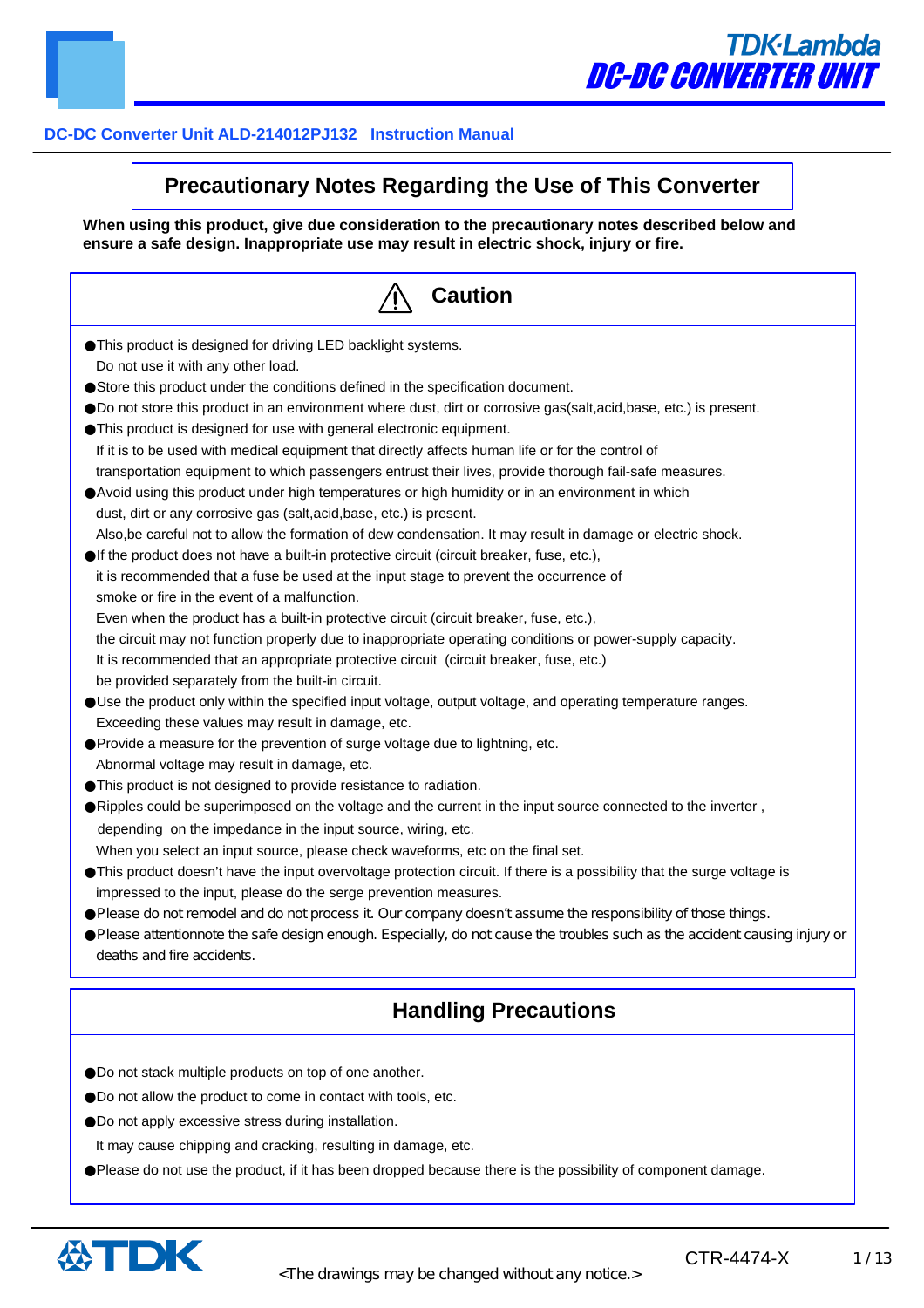

#### 1 Reference Application Circuit

- 1-1 Example1
	- \*Connecting method:

Set the high level current which connects fixed resistance (R1) to ADIM terminal from GND, Set the Duty which connects variable resistance (VR1) to Vbr/Rbr terminal from GND, Connect the switch (SW1) as remote function to Vrmt terminal from Vin, Open the Vst terminal which does not used the alarm function.



|  |  | Table1-1 Parts list (reference) |
|--|--|---------------------------------|
|--|--|---------------------------------|

| Symbol          | Value                 | Note                                                      |
|-----------------|-----------------------|-----------------------------------------------------------|
| V1              | 12V                   | Power Supply                                              |
| SW <sub>1</sub> |                       | Rating DC15V 10mA or more                                 |
| VR1             | 50kohm                | Tolerance $\pm 20\%$ or less<br>Rating power 10mW or more |
| R <sub>1</sub>  | Refer to<br>Table 1-2 | Tolerance $\pm$ 1% or less<br>Rating power 50mW or more   |

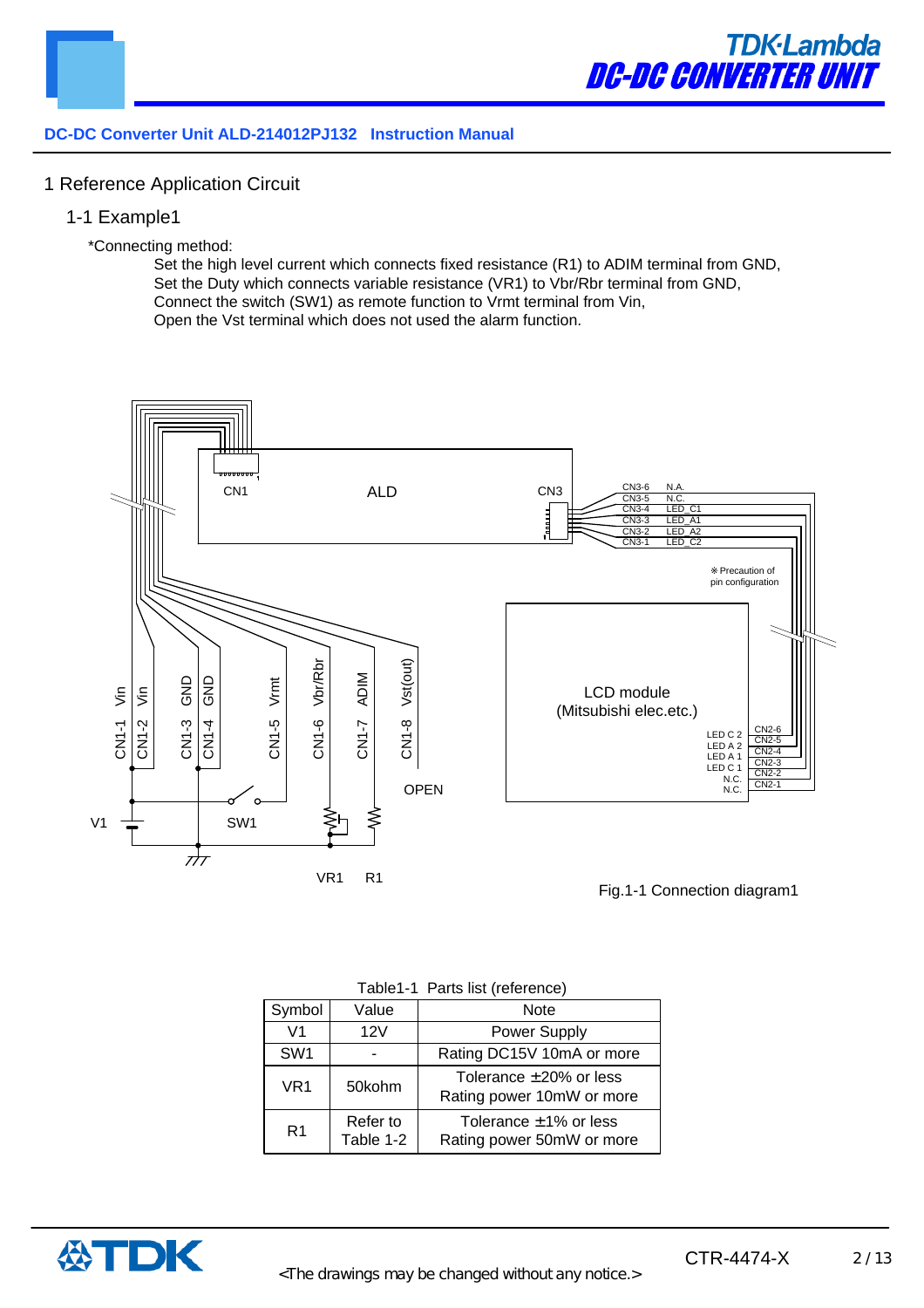\*The determination method of external parts Example1

First, set the high level "lop" of the LED passes current "lout (=If)."

In the example of Liquid Crystal display Module (LCM) specification of Table 1-2, since it is indicated as "standard 120mA", thus, Iop=120mA.

Table 1-2 The written example of the LED section in LCM specifications

| ltem               | Symbol   Minimum   Typical   Maximum   Unit |     |     |    |
|--------------------|---------------------------------------------|-----|-----|----|
| <b>LED</b> current | $- -$                                       | 120 | 130 | mA |

| Second, in order to set up lop with an ADIM terminal, connect the resistance of Table 1-3 |  |
|-------------------------------------------------------------------------------------------|--|
| From Table 1-3, 470 ohms is connected between ADIM-GND at the time of lop=120mA.          |  |

|  |  | Table 1-3 ADIM terminal connecting resistance value (reference) |  |  |
|--|--|-----------------------------------------------------------------|--|--|
|--|--|-----------------------------------------------------------------|--|--|

| lop [mA] | <b>ADIM - GND</b><br>resistance [ohm] | lop [mA]           | <b>ADIM - GND</b><br>resistance [ohm] |
|----------|---------------------------------------|--------------------|---------------------------------------|
| 140      |                                       | 80                 | 10k                                   |
| 130      | 680                                   | 70                 | 18k                                   |
| 120      | 1.5k                                  | 60                 | 36k                                   |
| 110      | 2.7k                                  |                    | It cannot set in                      |
| 100      | 4.3k                                  | Below the<br>above | resistance.                           |
| 90       | 6.8k                                  |                    | (voltage only)                        |

Finally, in order to be able to adjust brightness by a variable resistor, Variable resistor VR1 of Table 1-1 is connected between Vbr/Rbr-GND.

The current waveform lout (=If) which flows into LED when it sets above-mentioned up is shown in Fig.1-2. If V1 is supplied and SW1 is turned on, ALD will operate and LED will light up.

If VR1 is turned, by PWM dimming, the rate (Duty) of time to send current or not send it through LED changes, and it can change brightness.





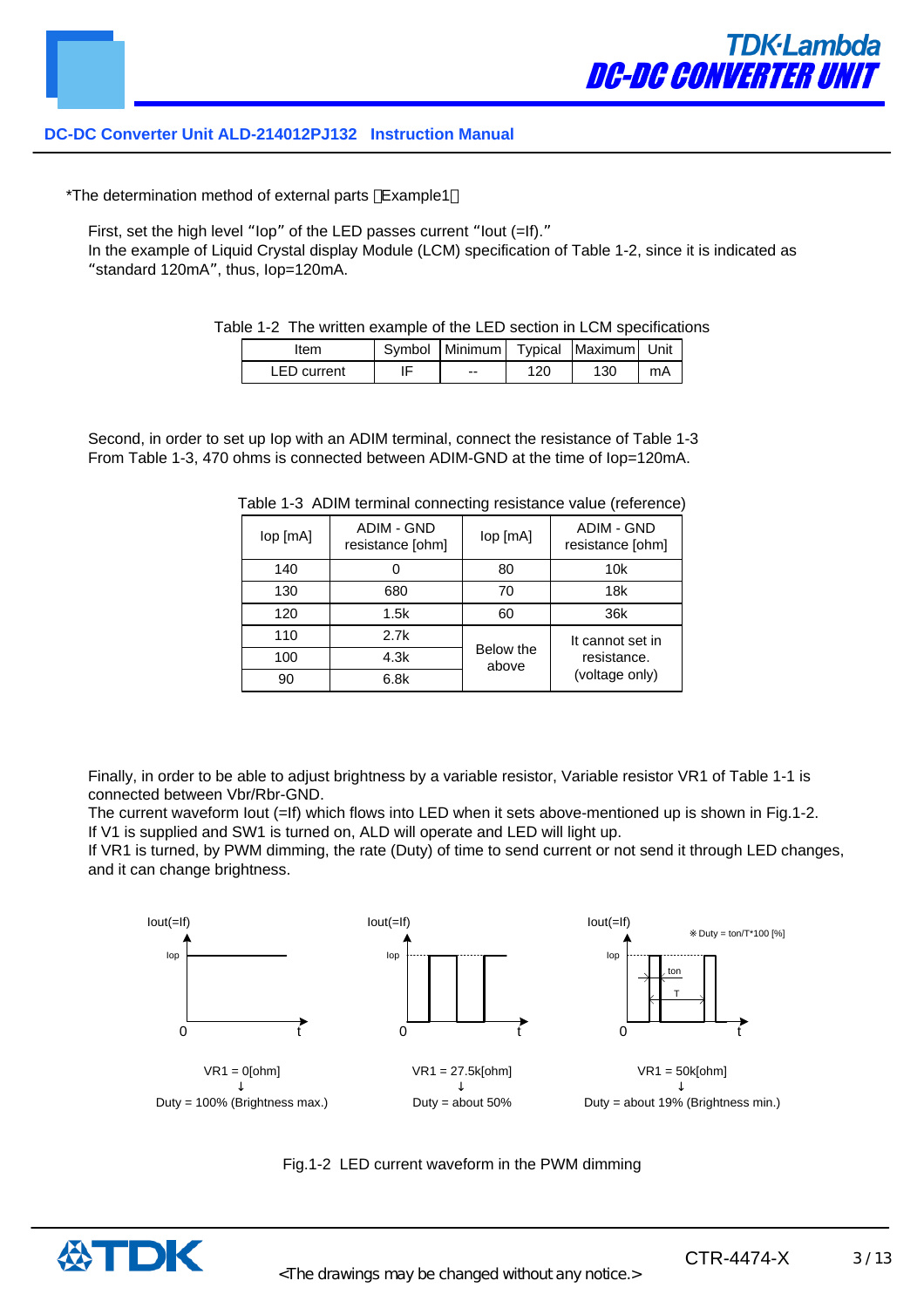#### 1-2 Example2

\*Connecting method:

The PWM signal is smoothed by R2,R3,C1,C2, then it is buffered by U1, connected by Vbr/Rbr terminal through R6.

The DAC signal is buffered by U2, connected by ADIM terminal through R7.

The output port signal is connected by Vrmt terminal through R1.

The input port is connected by Vst terminal through R5.





|  | Table 1-4 Parts list 2 (reference) |  |
|--|------------------------------------|--|
|--|------------------------------------|--|

| Symbol                         | Value   | <b>Note</b>                 |
|--------------------------------|---------|-----------------------------|
| V1                             | 12V     | Power Supply                |
| C1, C2                         | 0.1uF   | C1005X7R1C104K (TDK-EPC)    |
| R <sub>1</sub>                 | 4.7kohm |                             |
| R4, R5                         | 47kohm  | Tolerance $\pm 5\%$ or less |
| R <sub>2</sub> ,R <sub>3</sub> | 100kohm | Rating power 50mW or more   |
| <b>R6,R7</b>                   | 100ohm  |                             |
| U1, U2                         |         | LM358                       |

#### Table 1-5 Signal list 2 (reference)

| Symbol     | Value      | Note       |
|------------|------------|------------|
| <b>PWM</b> | $0-100%$   | 3.3V, 1kHz |
| DAC.       | $0 - 2.5V$ |            |

\*A flicker may occur in LED when the dimming terminal (Vbr/Rbr, ADIM) voltage has some ripple.

\*The determination method of MCU output signals Example2

From the characteristic of Fig.2-3, at the time of lop=120mA, since ADIM terminal voltage is corresponds to 0.40V, the DAC output voltage level is set to the voltage.

In order to do PWM dimming of LEDs, Duty of the PWM pulse of MCU is adjusted so that Vbr/Rbr terminal voltage can carry out variable in the range which is 0-2.5V.

Vrmt terminal voltage is set to Hi and LED is turn on after a setup. Refer to "5 Recommended Operating Sequence".

In addition, if it carries out variable of the ADIM terminal voltage by 0.4V to 2.5V, dimming range becomes large.

Please confirm whether there are a flicker and un-switching on the light at the time of dimming.

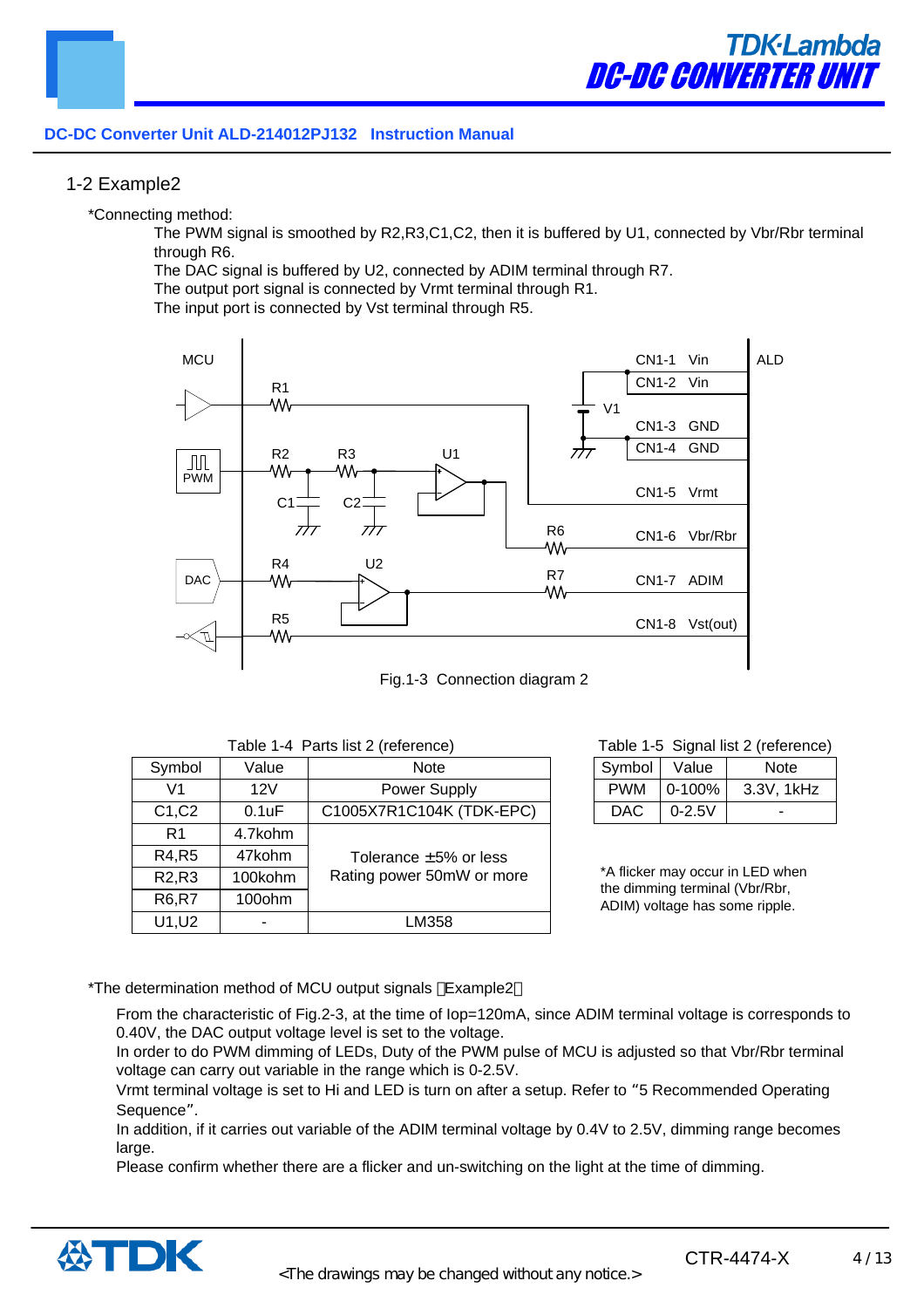#### 1-3 Example3

\*Connecting method:

In order to make a dimming range expand, Vbr/Rbr and ADIM terminal are connected to R1, R2, R4, VR1 with reference to Fig.1-4.

A logic of Vrmt can invert with reference to Fig.1-4.

When Vst is high (alarm output becomes active), the alarm LED lights.



Fig.1-4 Connection diagram 3

\*A flicker may occur in LED when the dimming terminal (Vbr/Rbr, ADIM) voltage has some ripple.

| Symbol         | Value                                 | <b>Note</b>                                               |
|----------------|---------------------------------------|-----------------------------------------------------------|
| V <sub>1</sub> | 12V                                   | Power Supply                                              |
| V2             | 3.3 or 5V                             | Power Supply                                              |
| R <sub>1</sub> | Refer to Table 1-2                    |                                                           |
| R <sub>2</sub> | 4.3k ohm (V2=3.3V)<br>12k ohm (V2=5V) | Tolerance $\pm$ 1% or less<br>Rating power 50mW or more   |
| R3             | 4.7k ohm                              | Tolerance $\pm 5\%$ or less                               |
| R4             | 47k ohm                               | Rating power 50mW or more                                 |
| VR1            | 10k ohm                               | Tolerance $\pm 20\%$ or less<br>Rating power 20mW or more |

#### Table 1-6 Parts list 3 (reference)

\*The determination method of external parts Example3

Please refer to Table 1-3, Set up Iop value of LED current. LEDs can dim by control of VR1. However, this connection method, the dimming characteristics may not become linear. In addition, the Vbr terminal voltage should set up R2 not to exceed 2.5V. Please confirm whether there are a flicker and un-switching on the light at the time of dimming.

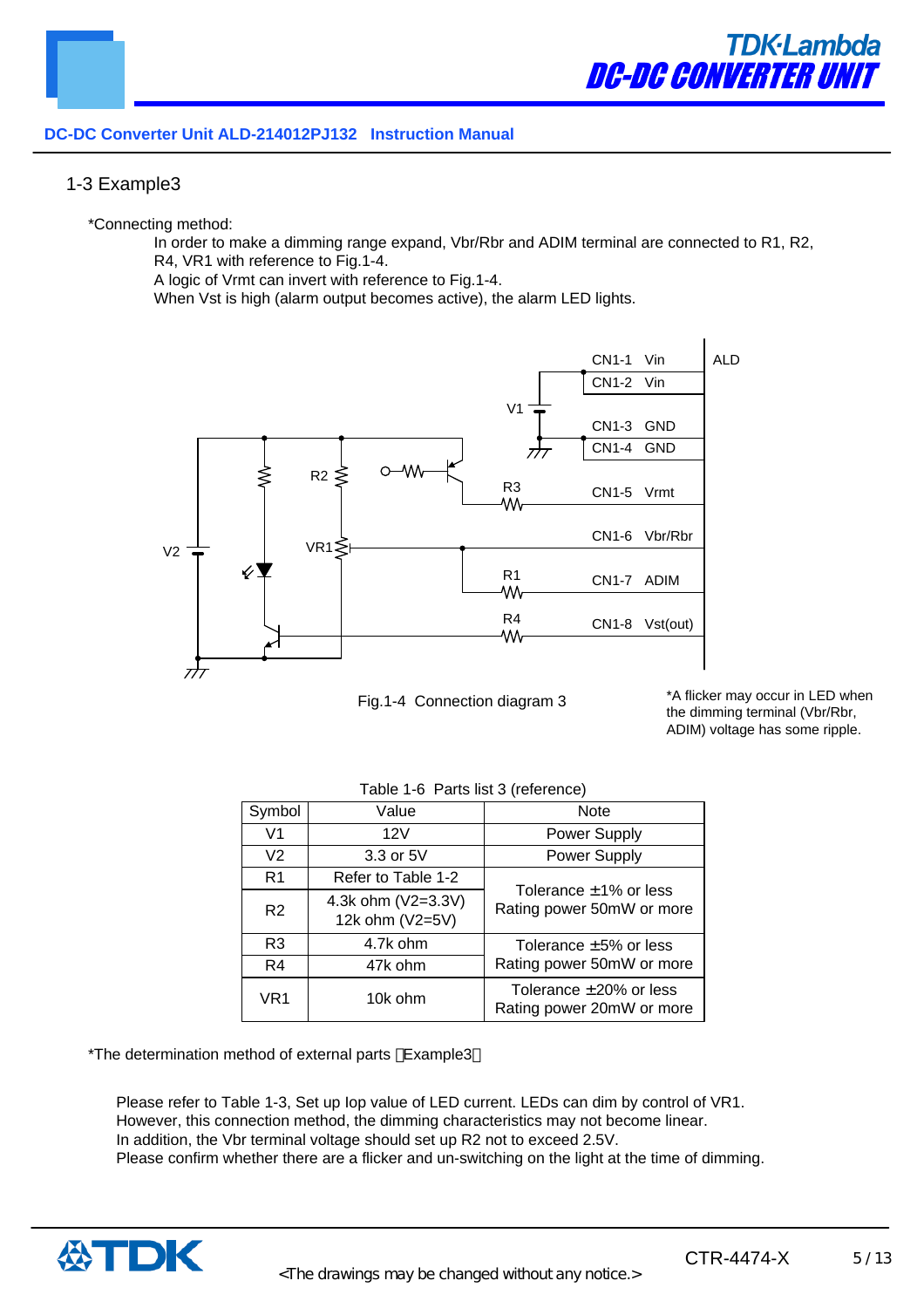#### 2 Dimming Characteristics

\*The ALD is able to adjust the PWM dimming brightness by the Vbr/Rbr terminal and current dimming by the ADIM terminal.

\*Average current of LEDs is shown by the following formula:

[High level current by the ADIM setting] x [Duty by the Vbr/Rbr setting]



Fig.2-1 PWM dimming characteristics (Vbr vs Duty) Fig.2-2 PWM dimming characteristics (Rbr vs Duty)





Fig.2-3 Current dimming characteristics (ADIM vs Iout)

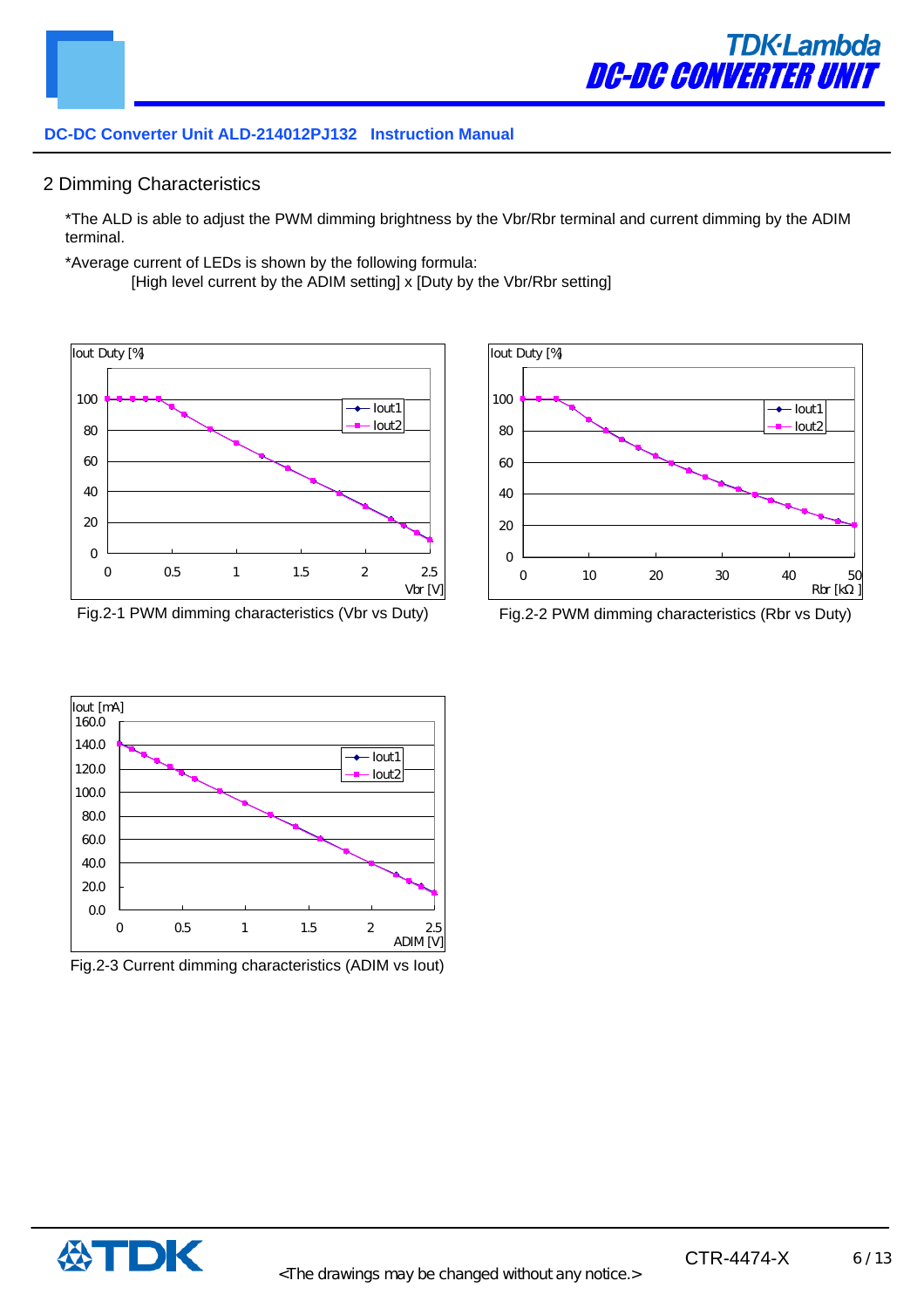#### 3 Output voltage derating

Please refer to Fig.3-1 for the voltage derating of the product. Use the product in the derating curve of the Ambient temperature (near by CN1) and the Vout condition.

Also need actual evaluation of surface temperature of the ALD mounting part before using it. The test part and limit value is described in the Product Drawing. Please measure temperature in worst condition (input voltage, load voltage, mounting instruction, and temperature).



Fig.3-1 Output derating

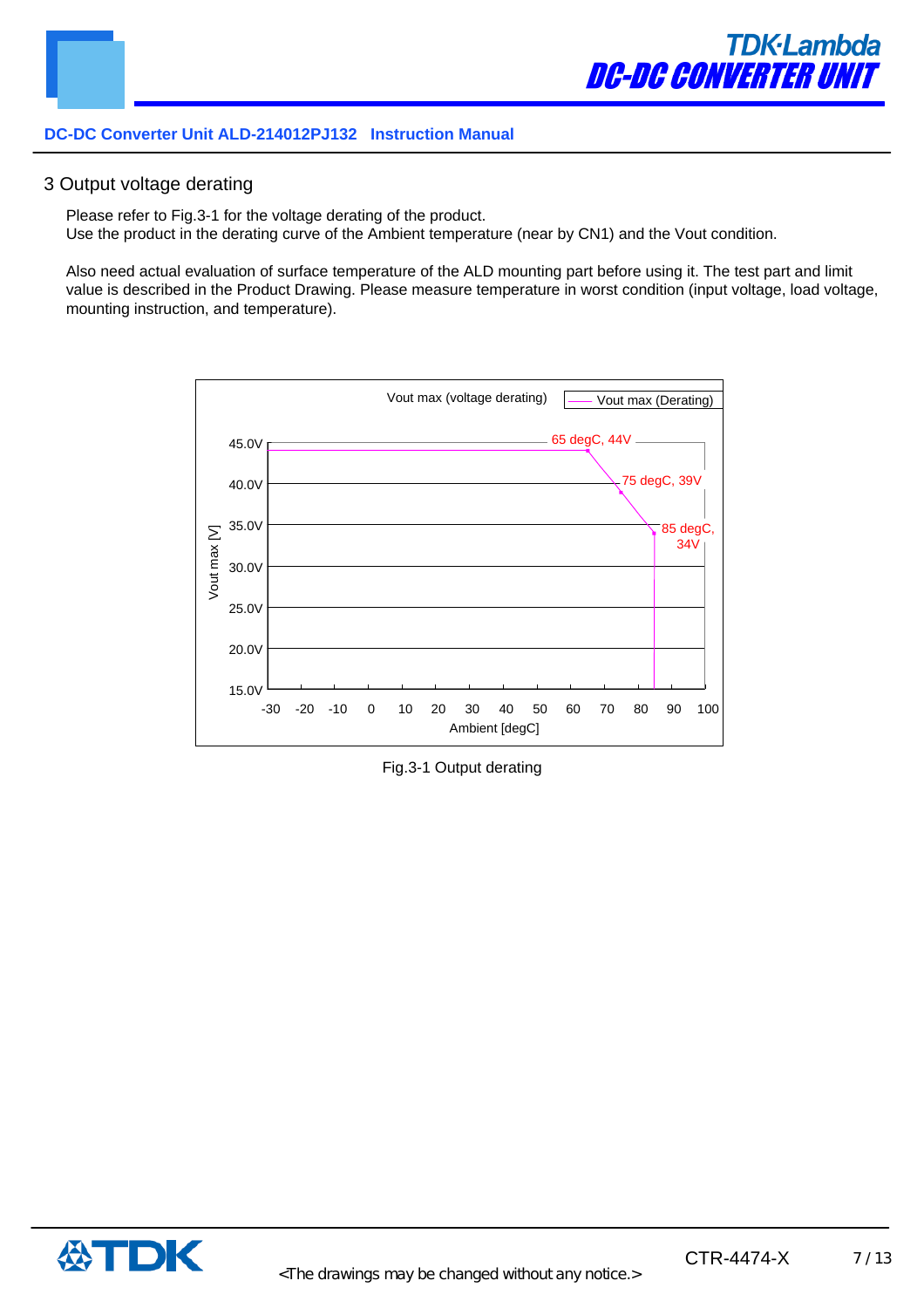#### 4 Protection function

\*The ALD is equipped with the following protection circuits:

- (1) Open LED protection circuit (Alarm output)
- (2) Over voltage protection circuit (Alarm output
- (3) Input over current protection circuit (Fuse blows)
- (4) Output A-C short protection circuit

#### 4-1 Open LED protection circuit

The Open LED protection circuit and the over voltage protection circuit are the same circuit. If one of the LED string is open, the opened string keeps working in an over voltage condition and the other strings work normally.

The alarm output is Hi (around 5V) when any string is in an open condition.

#### 4-2 Over voltage protection circuit

When over voltage protection circuit operates, the unit keeps on working at over voltage threshold voltage. The alarm output is Hi (around 5V) when any strings work at over voltage condition.

#### 4-3 Input over current protection circuit

The ALD has an internal over current protector for the input.

Please ensure power supply capacity on the Product Drawing for proper operation of over current protector. Please confirm input current on the final products does not exceed the Product Drawing in any conditions. When you cannot use the power supply capacity, please prepare other external over current protection device because the circuit protector may not work properly.

#### 4-4 Output A-C short protection circuit

This ALD has a short protection circuit between the Anode and the Cathode output terminal. However the product may be damaged at this condition. Please do not use the short-circuited product even once.

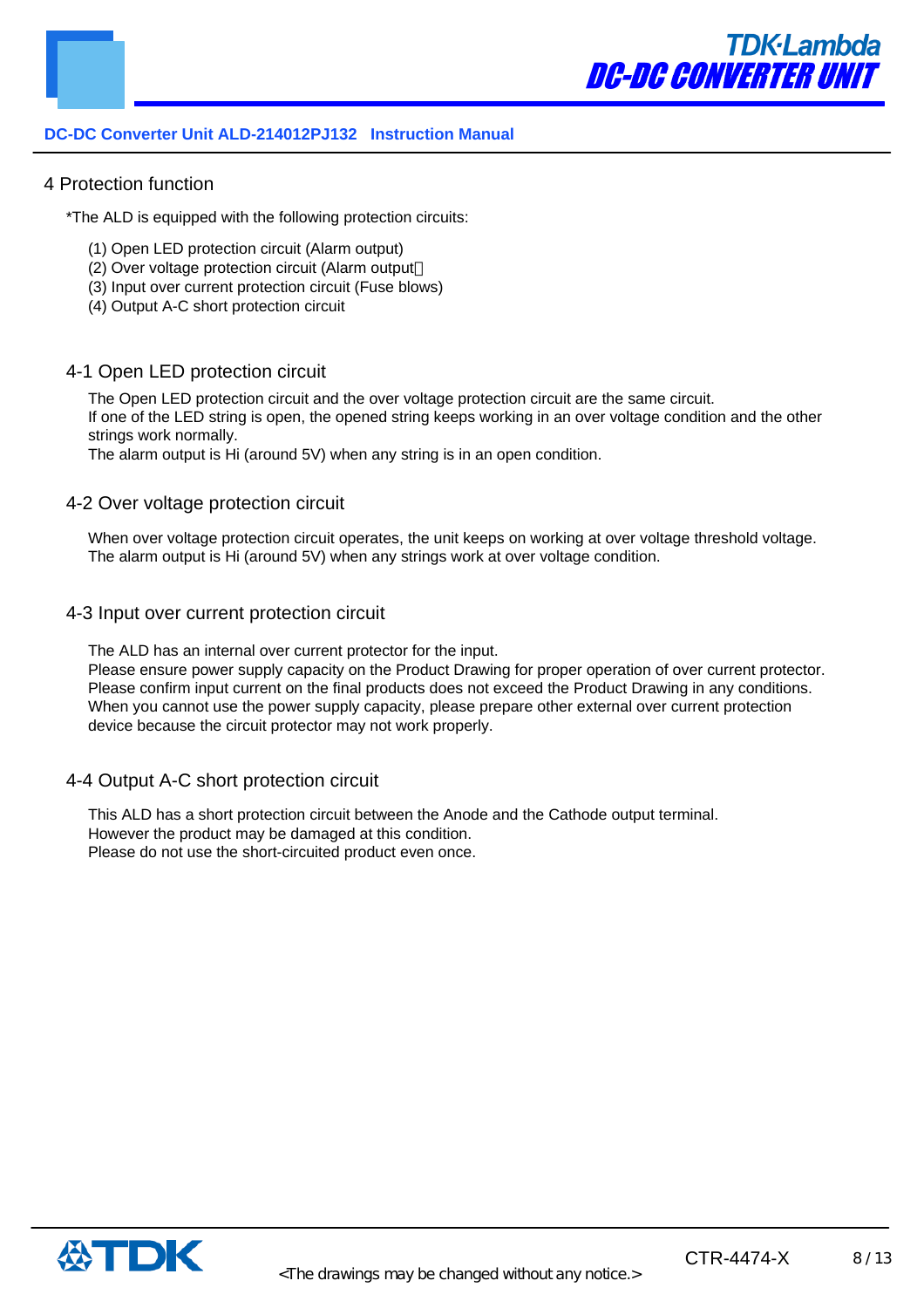5 Recommended Operating Sequence

\*Please refer to Fig.5-1 for the recommended operating sequence. Also the ALD has an alarm output function. The Alarm output is 0~1V at normal condition and around 5V at abnormal condition. Please confirm the following precautions:

#### 5-1 Recommended power on/off sequence

\*Turn on sequence

- 1) apply input voltage
- 2) apply Vbr and ADIM voltage (recommend low impedance output like operation amplifier output etc.)
- 3) apply remote on/off voltage (recommend high level signal at open collector or logic output) \*Please provide mask for the alarm signal at turn on when you control external product by monitoring alarm output. (Please refer to Fig.5-1: recommended sequence)
- \*Turn off sequence
	- 1) turn off remote on/off voltage(recommend low level signal at open collector or logic output)
	- 2) turn off Vbr and ADIM voltage (recommend low impedance output like operation amplifier output etc.) 3) turn off input voltage
		- \*Please provide mask for the alarm signal at turn off when you control external product by monitoring alarm output. (Please refer to Fig.5-1: recommended sequence)

#### 5-2 Precaution for Turn on input voltage and remote on/off voltage simultaneously

\*Turn on

When input voltage is lower than working voltage of IC, the alarm signal may activate.

When the rise time of input voltage is long, the alarm signal may activate.

\*Please provide mask for the alarm signal at turn on when you control external product by monitoring alarm output. (Please refer to Fig.5-1: recommended sequence)

\*Turn off

When input voltage is lower than working voltage of IC, alarm signal may activate.

When the fall time of input voltage is long, the alarm signal may activate.

\*Please provide mask for the alarm signal at turn off when you control external product by monitoring alarm output. (Please refer to Fig.5-1: recommended sequence)

#### 5-3 Precaution for Turn on or turn off remote control voltage slowly

\*Turn on

When the rise time of remote on/off voltage is long, the alarm signal may activate.

We recommend slew rate apply to the remote on/off terminal is faster than 0.1V/usec.

\*Turn off

When the fall time of remote on/off voltage is long, the alarm signal may activate.

We recommend that the slew rate applied to the remote on/off terminal is faster than 0.1V/usec.

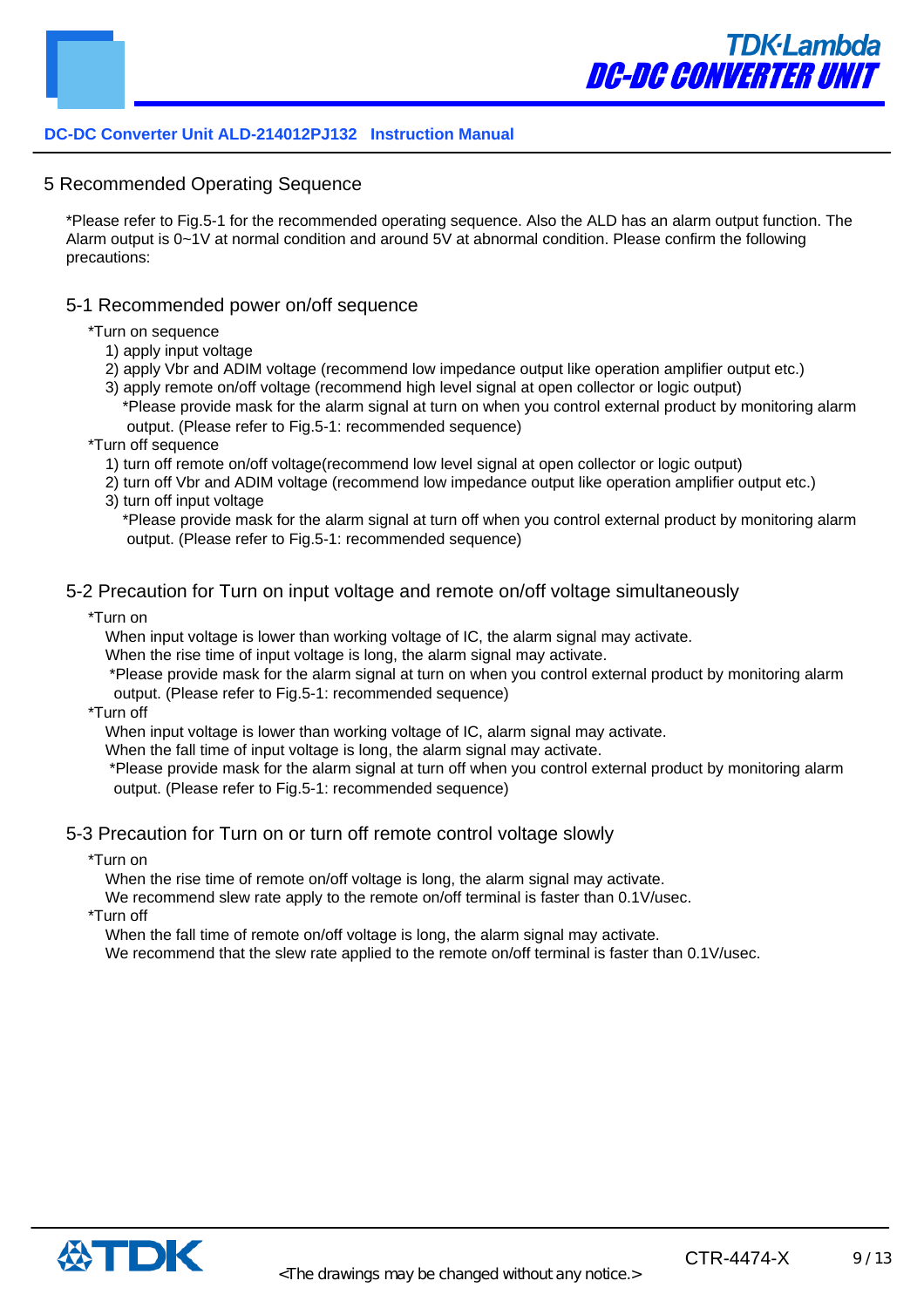



Vrmt(ON) min. : minimum Vrmt on voltage

Vrmt(OFF) max. : maximum Vrmt off voltage

Fig.5-1 Recommended Power On/Off Sequence

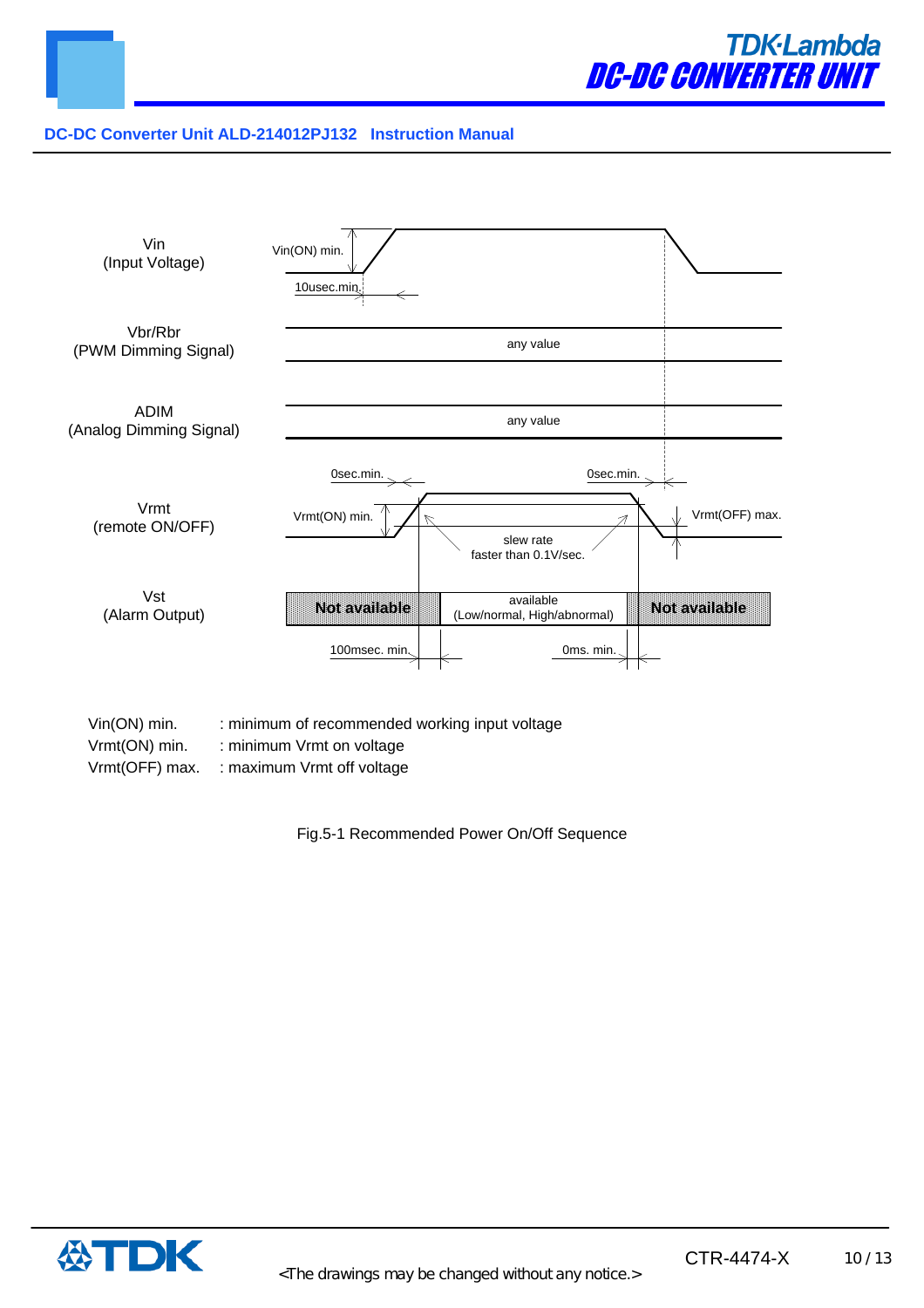

#### 6 Noise Reduction

\*Converter ripple/noise generation summary

- (1) Ripple noise between input terminals
- (2) Switching noise by power lines
- (3) Induction noise by inductor leakage flux

#### 6-1 Ripple Noise between Input Terminals

The Input terminal of the ALD has the following circuit Fig.6-1.



Fig.6-1 Equivalent input circuit

-type low pass filter is available by attaching an external capacitor to the input terminal.

This filter is effective against ripple voltage and current at the input terminal.

And this filter is not susceptible to ESR and capacitance because an inductor is on the input line. We evaluate ripple voltage and current as follows:

We attached a Nippon Chemicon type LXZ35V-1000uF( $\Box$ 12.5,L=20mm) 15cm from the converter. The ripple voltage and current is determined by external capacitance, ESR, wire length and wiring impedance. Please confirm ripple voltage and ripple peak current is within the value described in the Product Drawing before using.





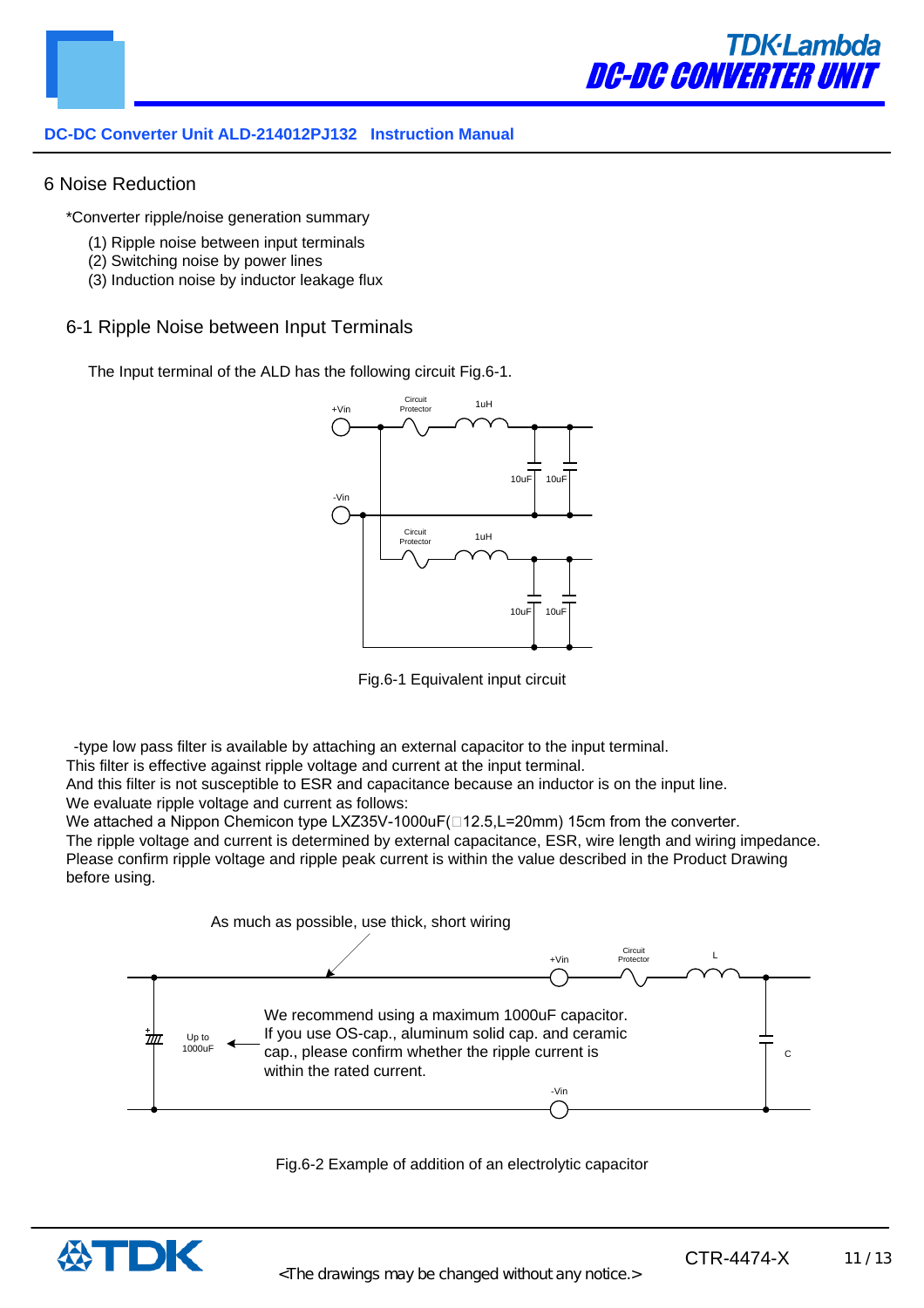

6-2 Switching Noise by Main Switch

The ALD adopts the boost up chopper topology.

The switching frequency is around 600kHz. The internal burst dimming (PWM) frequency is about 200Hz. Noise may appear at basic frequency and odd number times of frequency. Please confirm that the final set is not affected by this noise.

If the conduction noise level becomes a problem, please insert the low-pass filter, the normal mode filter, and the common mode filter of the multistage configuration in the input side according to the kind of the noise, and please use the clamping filter for the I/O cable to decrease the line noise in the power supply, as shown in Fig.6- 3.

If the radiation noise level becomes a problem, please shield or separate the distance from electrical loop with main MOSFET, diode, and capacitor.



Fig.6-3 The noise reduction method

A noise measuring method is as follows,

- 1. Remove the clip from the probe head. In order to minimize the loop of signal- GND. However, there is a possibility that the noise gets on according to the measuring method.
- 2. Measure it with the following cables, JEITA(Japan Electronics and Information Technology Industries Association), RC9141, 7.13 Fig.C http://www.jeita.or.jp/english/

We uses the measuring method of 2.

#### 6-3 Induction Noise by Inductor Leakage Flux

In the ALD, the choke inductor is the component that generates leakage flux.

The inductor may affect the high impedance line of near field because of the huge leakage flux. Please be careful do not place signal path near field of inductor.

And if you shield leakage flux by high permeability material at close range of inductor top, eddy current losses by leakage flux occurs. As a result, it reduces circuit efficiency and causes unexpected heat up. Please be sure to keep enough space between shield materials and the inductor.